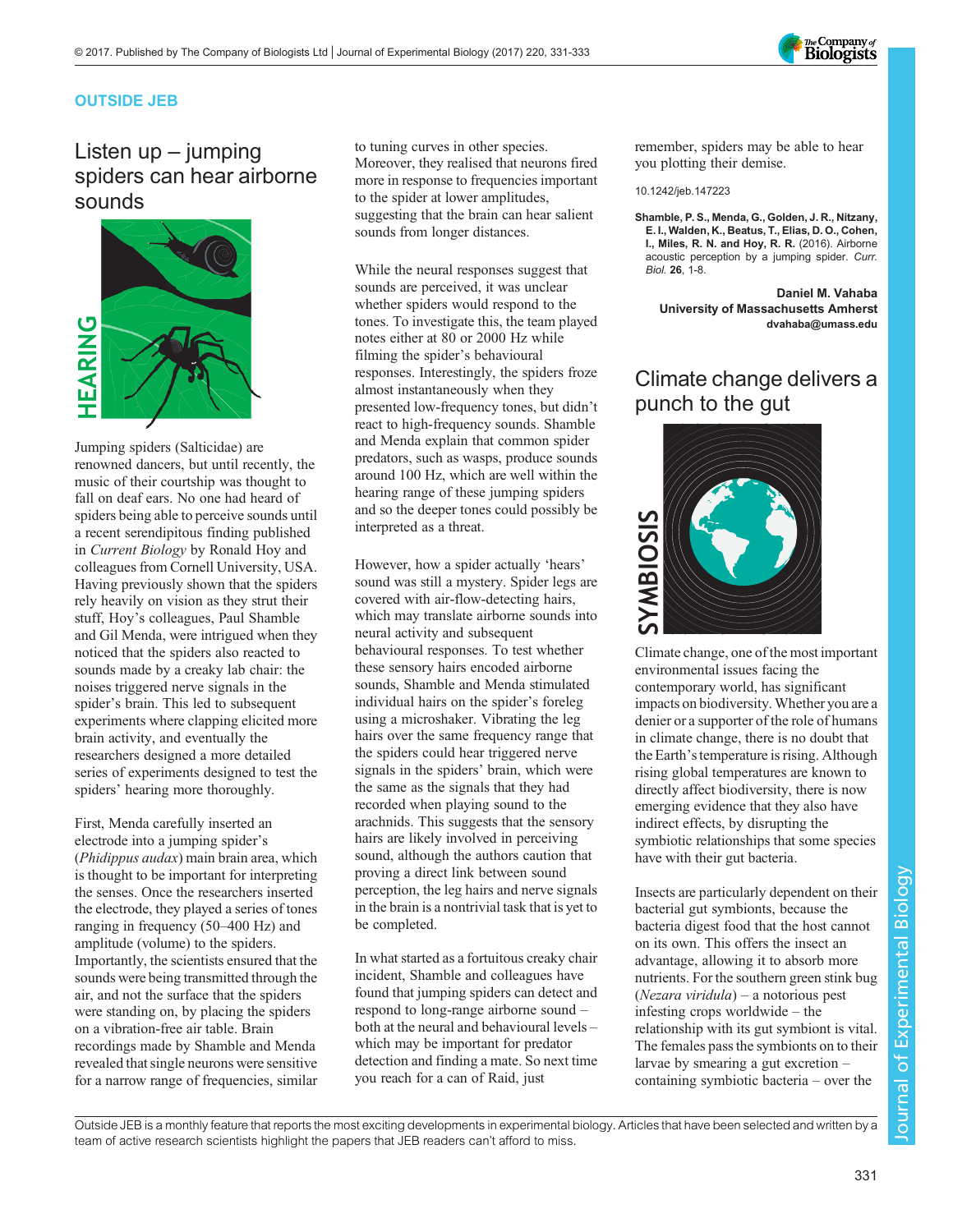OUTSIDE JEB Journal of Experimental Biology (2017) 220, 331-333

eggs when she lays them, which the larvae then consume. This external transfer of the bacteria to the eggs is believed to be the source of their symbiotic lodgers. Sterilization of the eggs, which eliminates the bacteria, leads to significant delays in development, reductions in growth and even death. As the gut bacteria are at risk when exposed to environmental conditions during transfer to the stink bug larvae and because of the essential symbiotic relationship between the bug and its bacterial lodgers, the stink bug is an ideal example of an animal that can teach us about the indirect effects of increasing global temperatures on biodiversity.

Yoshitomo Kikuchi, from the National Institute of Advanced Industrial Science and Technology (AIST), Japan, and his colleagues designed a set of experiments to investigate the role of rising temperatures on the symbiosis between the stink bug and its gut bacteria. In the first experiment, the authors collected eggs from the stink bugs in midsummer and grew them under simulated warming conditions (2.5°C warmer than natural). They found that the higher incubation temperature led to smaller body size in adults, altered their coloration and reduced survival. In addition, the population of symbiotic bacteria in the bug's gut was significantly reduced under these conditions. In the second experiment, the team exposed stink bug eggs to temperatures ranging from 25 to 35°C and found similar defects in the bugs that developed at 30°C, while few insects survived the higher temperatures. The authors also recorded significant reductions in the levels of the gut bacterial symbiont in the individuals incubated at temperatures above 30°C.

To determine whether the temperature effects noted in the stink bug were correlated to effects on the symbiotic relationship with their gut flora, Kikuchi and colleagues eliminated the gut bacteria by administering a low-dose antibiotic to the females and then monitored the development of their offspring into adulthood. Impressively, they discovered that the offspring that had not been provided with the symbiotic bacterial boost by their mothers were smaller, had abnormal coloring and lower survival rates, just like the bug youngsters that had been incubated at higher temperatures. This suggests that higher environmental

temperatures may affect the symbiotic gut flora directly, impairing the development, growth and survival of their stink bug hosts.

This study of Kikuchi and colleagues is one of the few to show that increases in temperature affect the vital symbiotic relationship between insects and their bacterial symbionts. While the direct effects of global temperature increases on biodiversity have been well documented, it appears that they extend even to symbiotic lodgers. Climate change delivers yet another punch in the gut of biodiversity.

10.1242/jeb.147256

[Kikuchi, Y., Tada, A., Musolin, D. L., Hari, N.,](http://dx.doi.org/10.1128/mBio.01578-16) [Hosokawa, T., Fujisaki, K. and Fukatsu, T.](http://dx.doi.org/10.1128/mBio.01578-16) [\(2016\). Collapse of insect](http://dx.doi.org/10.1128/mBio.01578-16)–microbe symbiosis [under simulated climate change.](http://dx.doi.org/10.1128/mBio.01578-16) mBio <sup>7</sup>, [e01578-16.](http://dx.doi.org/10.1128/mBio.01578-16)

> Oana Birceanu Wilfrid Laurier University [obirceanu@gmail.com](mailto:obirceanu@gmail.com)

# Flexible fins may help fish climb on land



Fishes exhibit a wide variety of shapes and sizes that allow them to perform an impressive range of behaviours, from swimming to gliding and even rock climbing. While a rock-climbing fish may sound odd, numerous fishes do so using climbing gear built into their bodies. Climbing can be beneficial – to avoid predators – but can be risky too, because one slip could be fatal. Consequently, climbers must attach themselves securely to the climbing surface. Some fishes climb with little more than their fins and a dab of mucus, but what makes some species stickier than others? Adhityo Wicaksono, from Abo Akademi University, Finland, and colleagues from several international institutions

compared climbing and non-climbing species of mudskipper fishes to evaluate which features might help them ascend trees and rocks in their natural habitats.

Mudskippers are highly terrestrial fish and have numerous adaptations for moving on land, including pelvic fins, which can differ significantly between climbing and non-climbing species. For example, Boleophthalmus boddarti does not climb, yet it has pelvic fins that are fused into a suction disk, whereas Periophthalmus variabilis can climb and has unfused pelvic fins. Pelvic fins can be particularly important climbing structures because mudskippers and other gobies use them to attach to surfaces in between movements. To test the hypothesis that unfused pelvic fins may aid climbing in mudskippers, Wicaksono and colleagues integrated experimental techniques with computer simulations to compare how pelvic fin structure or the mucous secreted by the fins related to the fishes' climbing abilities. The team measured how well the pelvic fins resisted being dislodged from a surface in different directions, evaluated whether the chemical composition of the mucous surrounding the pelvic fins improved adhesion, and then estimated how much weight the fins could bear.

The authors found that the climbing mudskipper had more flexible pelvic fins than the non-climbing species, which could increase contact and adhesion during an ascent. The chemical composition of the mucous secreted by the pelvic fins was relatively similar across the mudskippers and particularly good at sticking to surfaces that the fish climb in nature, such as rocks. Wicaksono and his team also found that the unfused fins of the climbing species better resisted disturbances parallel to the line of movement, which might help reduce slippage while climbing. In contrast, they found that the non-climbing species was better at resisting disturbances perpendicular to its line of movement, potentially improving its ability to hold on tight to rock surfaces in the surf. Although the climbing species was smaller, it had larger pelvic fins relative to its body size. Smaller bodies can make climbing easier by reducing the weight that the pelvic fins have to support, and may provide additional benefits on land, such as making it easier to maintain their body temperature and prevent dehydration from excessive water loss through the skin.